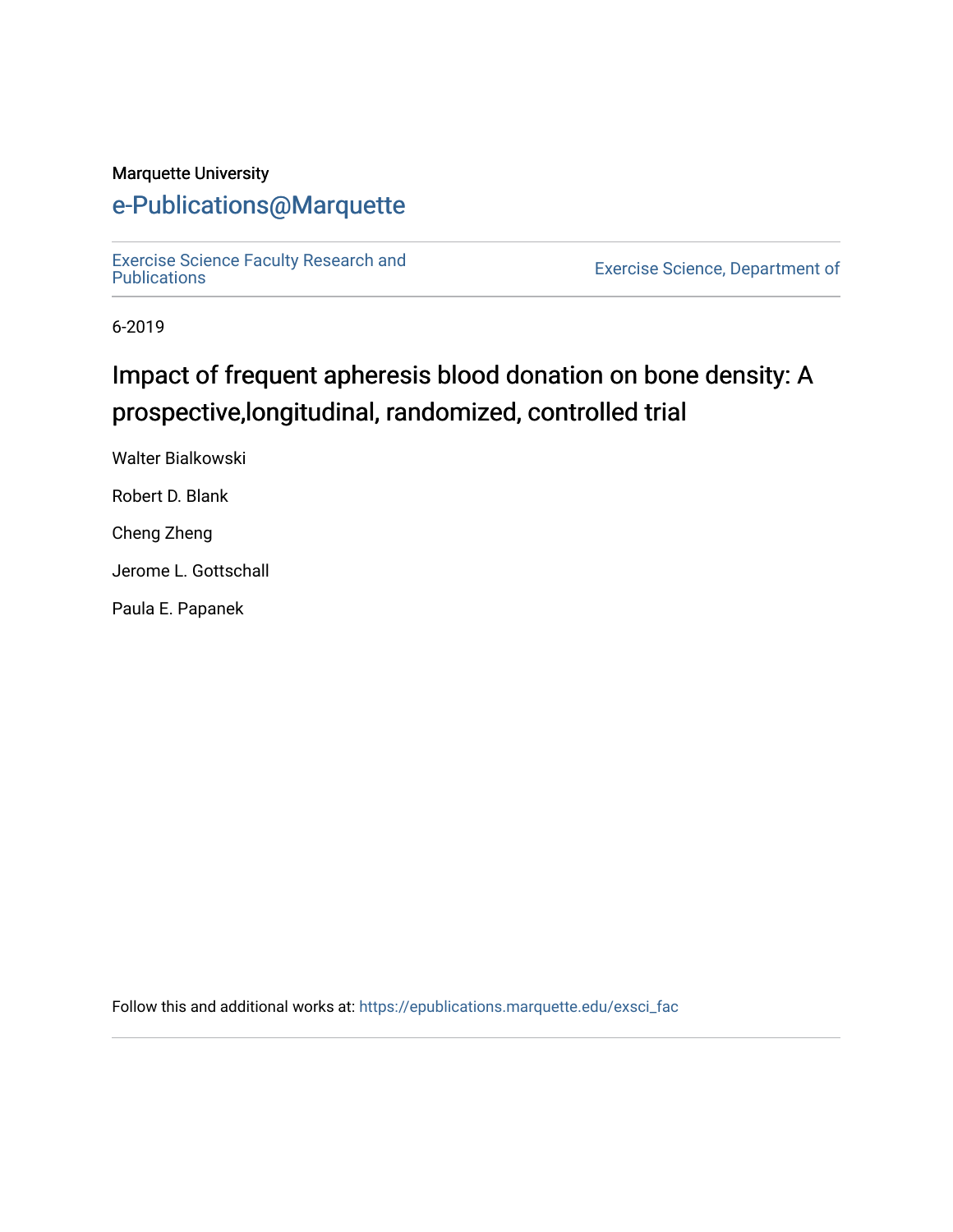Contents lists available at [ScienceDirect](http://www.sciencedirect.com/science/journal/23521872)

# Bone Reports



journal homepage: [www.elsevier.com/locate/bonr](https://www.elsevier.com/locate/bonr)

# Impact of frequent apheresis blood donation on bone density: A prospective, longitudinal, randomized, controlled trial<sup>☆</sup>



W[a](#page-1-0)lt[e](#page-1-5)r Bialkowski $a,b,*$  $a,b,*$  $a,b,*$ , Robert D. Blank $c, d$  $c, d$  $c, d$ , Cheng Zheng $e$ , Jerome L. Gottschall $^a$ , Paula E. Papanek<sup>[b](#page-1-1)</sup>

<span id="page-1-0"></span><sup>a</sup> Blood Research and Medical Sciences Institutes, BloodCenter of Wisconsin, P.O. Box 2178, Milwaukee, WI 53201-2178, United States of America

<span id="page-1-1"></span><sup>b</sup> Department of Exercise Science, Marquette University, P.O. Box 1881, Milwaukee, WI 53201-1881, United States of America

<span id="page-1-3"></span><sup>c</sup> Endocrinology, Metabolism, and Clinical Nutrition, Medical College of Wisconsin, 8701 W Watertown Plank Rd, Milwaukee, WI 53226, United States of America

<span id="page-1-4"></span><sup>d</sup> Clement J. Zablocki VAMC, 5000 W National Ave, Milwaukee, WI 53295, United States of America

<span id="page-1-5"></span> $e$  Zilber School of Public Health, University of Wisconsin, 1240 N  $10^{th}$  St, Milwaukee, WI 53201, United States of America

ARTICLE INFO

Keywords: Apheresis Blood donor Citrate Citrate anticoagulant

# ABSTRACT

Background: Blood for transfusion is lifesaving and essential to many elements of modern medical practice. The global blood supply relies on volunteer blood donors. Apheresis is increasingly used to collect blood and requires anticoagulant to prevent extracorporeal coagulation. Citrate, the standard apheresis anticoagulant, chelates ionized calcium with consequent perturbations of serum calcium, parathyroid hormone, vitamin D, and markers of bone remodeling in donors. Cross-sectional studies of bone mineral density (BMD) among apheresis donors exhibit conflicting results.

Methods: The longitudinal, randomized, controlled ALTRUYST trial [\(NCT02655055\)](http://clinicaltrials.gov/show/NCT02655055) was undertaken to determine whether BMD declined following high frequency apheresis blood donation over 1 year. The study was powered at 80% to detect the primary outcome of a 3% decline in BMD. Subjects new to apheresis agreed to make ≥20 apheresis donations in a one-year period and were randomized to treatment (high frequency apheresis) or control (no apheresis). Dual-energy x-ray absorptiometry was performed before and after participation. Two-sided t-test and multivariable logistic regression were used to assess outcomes.

Findings: Mean lumbar spine BMD did not change during the study among control donors (-0.002 g/cm<sup>2</sup>, 95%CI [ $-0.020$ , 0.016],  $p = 0.78$ ), or among donors in the apheresis arm (mean change = 0.007 g/cm<sup>2</sup>, 95%CI [−0.005, 0.018], p = 0.24). Mean total hip BMD did not change for control donors (mean change = 0.002 g/ cm<sup>2</sup>, 95%CI [ - 0.006, 0.009],  $p = 0.63$ ) or apheresis donors ( - 0.004 g/cm<sup>2</sup>, 95%CI [ - 0.10, 0.002],  $p = 0.16$ ). Tests for differences in proportions of donors with change in BMD exceeding the least significant change at the lumbar spine in either a positive [8 apheresis (31%), 4 control (27%),  $p = 0.78$ ] or negative direction [4 apheresis (15%), 5 control (33%)] were statistically non-significant ( $p = 0.18$ ). Proportional increases [0 apheresis (0%), 1 control (7%),  $p = 0.18$ ] and decreases [3 apheresis (12%), 1 control (14%)] were also not significantly different at the total hip ( $p = 0.61$ ).

Interpretation: ALTRUYST is the first longitudinal trial to demonstrate that apheresis blood collection guidelines in the United States adequately protect the skeletal health of male volunteer blood donors.

Funding: Marquette University and the BloodCenter Research Foundation.

E-mail address: [walter.bialkowski@bcw.edu](mailto:walter.bialkowski@bcw.edu) (W. Bialkowski).

<https://doi.org/10.1016/j.bonr.2018.100188>

Received 29 October 2018; Received in revised form 5 December 2018; Accepted 11 December 2018 Available online 12 December 2018

2352-1872/ © 2018 The Authors. Published by Elsevier Inc. This is an open access article under the CC BY-NC-ND license (http://creativecommons.org/licenses/BY-NC-ND/4.0/).

<sup>☆</sup> Financial support: This work was supported by Marquette University and the BloodCenter Research Foundation.

Declaration of interest: RDB is a site investigator for Novo-Nordisk, receives consulting fees from Amgen, Novo-Nordisk, Radius Health, and Ultragenyx, owns stock in Abbott Labs and Abbvie, receives authorship fees from McGraw Hill, and receives authorship royalties from UpToDate. All other authors have no competing interests.

<span id="page-1-2"></span><sup>⁎</sup> Corresponding author at: Blood Research and Medical Sciences Institutes, BloodCenter of Wisconsin, P.O. Box 2178, Milwaukee, WI 53201-2178, United States of America.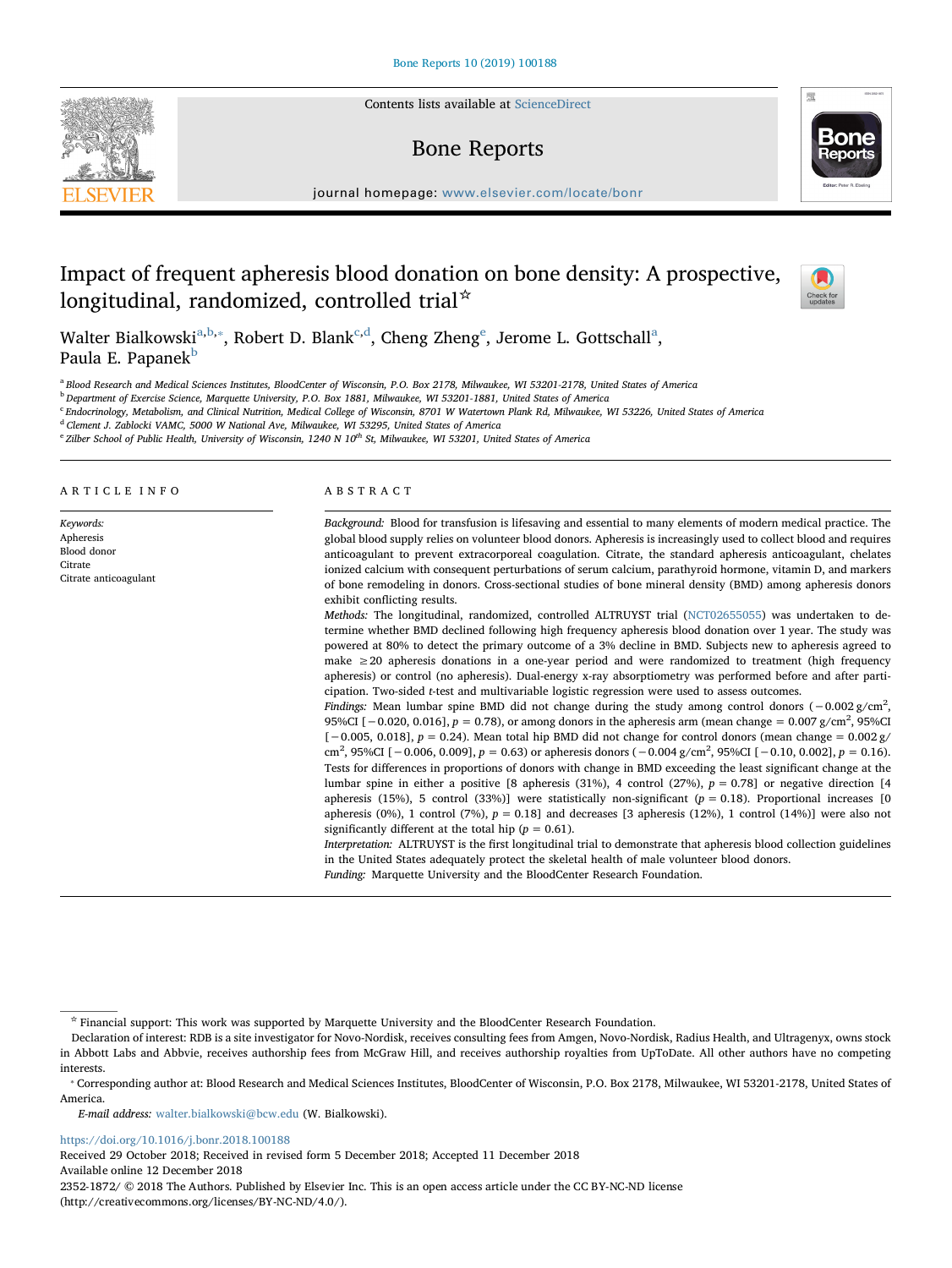# Research in context

# Evidence before this study

Central to the safety and availability of the global blood supply is the community of volunteer blood donors. Crosssectional studies have reported that intermittent exposure to citrate through apheresis blood donation is associated with significant declines in donor bone mineral density (BMD). In contrast, oral potassium citrate at a much lower dose has been used to treat low bone density with well-documented efficacy. The impact of citrate exposure during apheresis, either positive or negative, is important given that BMD is a significant risk factor for low trauma fracture. It is ultimately unknown what effect repeated apheresis has on skeletal health.

## Added value of this study

We carried out a prospective, randomized, clinical trial testing the hypothesis that high frequency apheresis blood donation causes a decline in BMD. Forty-one donors completed the study and there was no change in bone mineral density among donors completing a median of 20 apheresis blood donations in the one year study period. Bone density did not change among members of the control group who did not undergo apheresis blood donation.

# Implications of all the available evidence

Despite significant, repeated challenges to mineral homeostasis among apheresis blood donors, we conclude that current collection guidelines adequately protect the skeletal health of adult male, high frequency apheresis blood donors.

# 1. Introduction

Apheresis blood collections represent an increasing proportion of collected and transfused blood products in most parts of the world ([Bialkowski et al., 2016](#page-8-0)). Apheresis involves the collection of specific blood components (e.g. platelets, red blood cells, plasma) by centrifuging whole blood in an extracorporeal circuit ([Okafor et al., 2010](#page-8-1)). Anticoagulant is required to prevent coagulation in the circuit and is mixed with whole blood as it leaves the site of venipuncture. Citrate, the standard anticoagulant used during apheresis donation procedures ([Hester et al., 1983;](#page-8-2) [Lee and Arepally, 2012](#page-8-3)), exerts its anticoagulant effect by chelating ionized calcium (iCa) in donor plasma. Citrate is returned to apheresis donors intravenously as a mixture with blood components that have not been harvested. This return occurs every few minutes and elicits significant declines in ionized calcium [\(Hester et al.,](#page-8-2) [1983;](#page-8-2) [Bolan et al., 2001](#page-8-4); [Szymanski, 1978;](#page-8-5) [Bolan and Leitman, 2002](#page-8-6); [Das et al., 2005\)](#page-8-7). Apheresis donors subsequently experience alterations in circulating concentrations of parathyroid hormone ([Bolan et al.,](#page-8-4) [2001;](#page-8-4) [Silberstein et al., 1986;](#page-8-8) Toff[aletti et al., 1985](#page-8-9); [Mercan et al.,](#page-8-10) [1997;](#page-8-10) [Amrein et al., 2010](#page-8-11); [Bolan et al., 2003\)](#page-8-12) vitamin D ([Hiemstra](#page-8-13) [et al., 2014\)](#page-8-13), and markers of bone remodeling ([Amrein et al., 2010](#page-8-11); [Bolan et al., 2003](#page-8-12); [Chen et al., 2009](#page-8-14)).

Evaluation of BMD among apheresis blood donors has yielded conflicting results. The prevalence of low BMD, defined as Z- and Tscores and adjusted for body mass index, average physical activity, and daily calcium intake, was higher for a group of apheresis donors  $(n = 102)$  as compared to a matched control group [\(Amrein et al.,](#page-8-11) [2010\)](#page-8-11). Another matched study of 20 apheresis and 20 whole blood

donors, aged 55–70 and female, showed no difference in total hip or lumbar spine BMD [\(Boot et al., 2015\)](#page-8-15). Both of these studies were crosssectional and hence, purely correlative. Recent findings from a longitudinal Swedish study indicate that plasma apheresis does not increase the risk of fracture in blood donors ([Grau et al., 2017\)](#page-8-16); however, these findings apply to relatively low dose citrate AC exposure and relatively infrequent plasma apheresis donation.

The collection of platelets by apheresis is increasing in most parts of the world and confers citrate burden to the donor that is > 85% greater than for plasma apheresis ([Evers and Taborski, 2016](#page-8-17)). Resolving the potential impact of the highest apheresis donation frequency, paired with the associated upper limit of citrate AC burden, represents a critical knowledge gap in ensuring adequate protections are in place to preserve the health of volunteer blood donors as it is their altruism that ensures the availability of life-saving blood products to patients in need.

# 2. Methods

#### 2.1. Trial design

ALTRUYST ([NCT02655055\)](http://clinicaltrials.gov/show/NCT02655055) was a randomized, longitudinal, controlled, single-center clinical trial designed to determine if repeated exposure to intravenous citrate through apheresis blood donation reduces BMD. Due to the fact that the vast majority of apheresis blood donors, particularly high frequency apheresis blood donors at the participating blood center, are Caucasian males, 18–65 year old males were selected as the population of interest. The demographic and examination data sets from NHANES were downloaded in April 2015 and used to estimate mean (1.055  $g/cm<sup>2</sup>$ ) and standard deviation (0.135  $g/cm<sup>2</sup>$ ) of total lumbar spine BMD for Caucasian males 18–65 years of age in the United States. These estimates were used to derive distributions of BMD using a multivariate, normal variable random sampling simulation  $(n = 10,000)$  with covariance for treatment included and change in lumbar spine BMD over a one year period exceeding the least significant change (LSC) at  $\alpha$  = 0.05 as the primary outcome. The LSC at the lumbar spine was used in final estimates of sample size which indicated that analysis of 20 apheresis and 15 control subjects was needed to achieve 80% power. Attrition between the two groups was expected to differ, with higher rates in the apheresis group anticipated. Therefore, a 2:1 block randomization scheme was employed with an overall target enrollment size of 45 (28 apheresis, 17 controls). The study was registered on [ClinicalTrials.gov](http://ClinicalTrials.gov) and approved by the Medical College of Wisconsin Institutional Review Board (IRB) with ceded review provided by the Marquette University IRB.

# 2.2. Participants

Male volunteer blood donors 18–65 years of age at enrollment were recruited at BloodCenter of Wisconsin using standard methods. Subjects with more than five lifetime apheresis blood donations were deliberately excluded to avoid any potential physiologic adaptation to citrate exposure. Subjects were also excluded if they had a metal prosthesis or previous fracture that could interfere with BMD measurement. Those weighing in excess of 300 lbs, with a previous fragility fracture, a previous lumbar spine fusion, cystic fibrosis, emphysema, celiac disease, Crohn's disease, current or past  $($  > 1 month duration) use of corticosteroids or osteoporosis medications were also excluded. All subjects provided written informed consent prior to any study procedures.

# 2.3. Outcomes measurement

Dual energy X-ray absorptiometry (DXA) was performed at the lumbar spine, total hip, and total body using the GE iDXA™ with Encore version 11.40.004 software, trabecular bone score version 14.2, located at Marquette University. Two in vivo precision assessments of the individual technologist performing all BMD scans were performed in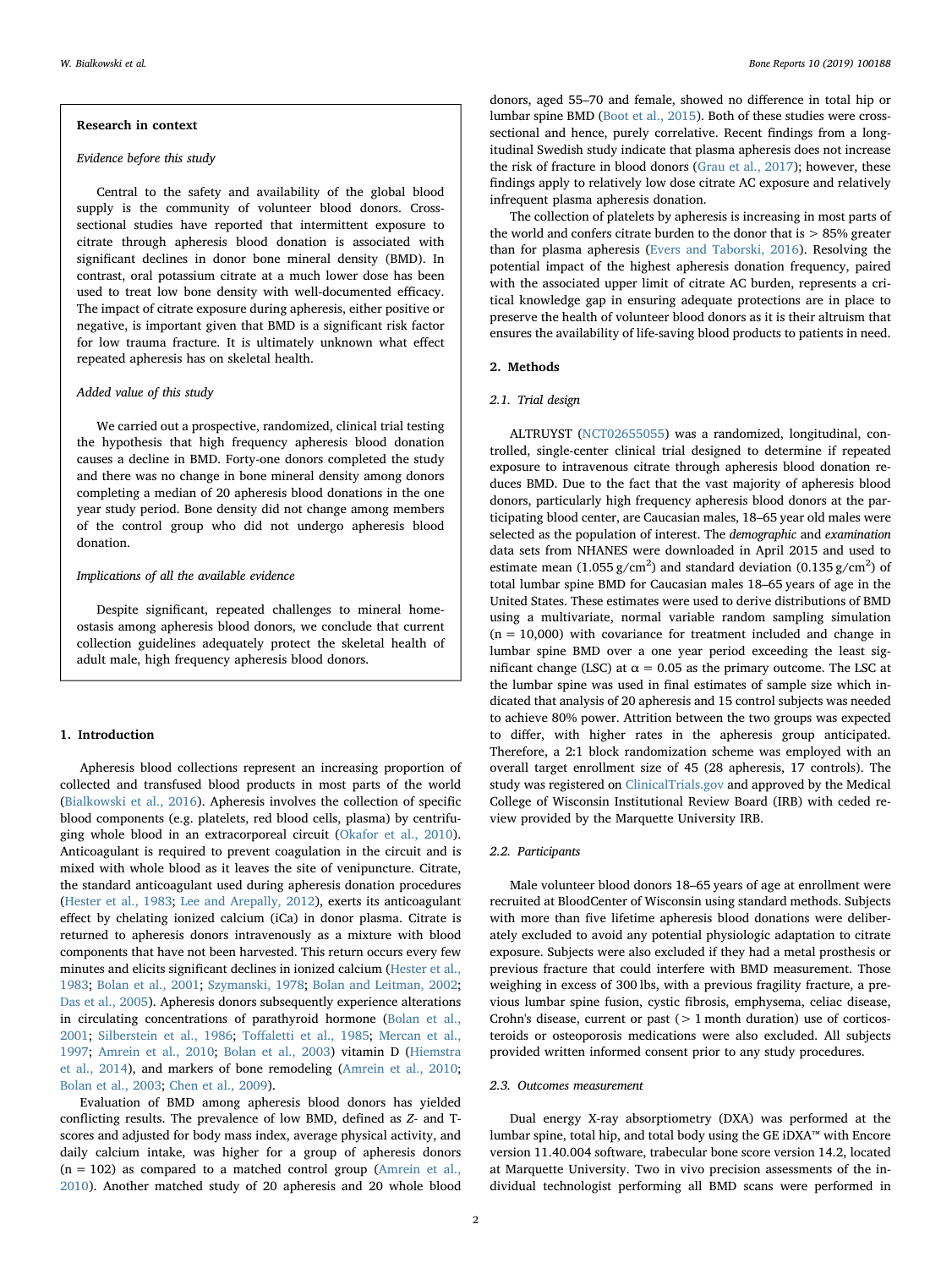<span id="page-3-0"></span>

Fig. 1. Enrollment schematic showing recruitment, enrollment, ineligibility, and losses to follow-up for the ALTRUYST trial. ITT = intention to treat.

August 2015 per ISCD guidelines ([Densitometry TISfC, 2007\)](#page-8-18). In summary, 15 participants were scanned thrice, with repositioning in between scans. Participants in the precision assessment were male, between 18 and 65 years of age, generally healthy, and otherwise eligible for the research study. The technologist's LSC was  $0.021$  g/cm<sup>2</sup> at the lumbar spine and  $0.021$  g/cm<sup>2</sup> at the total hip.

# 2.4. Randomization and masking

A simple block randomization (block size of six) was used to allocate subjects to treatment or control groups. Research subjects and the research technologist were not blinded to treatment allocation. Paired sets of bone density scans were anonymized and blinded to both treatment status (apheresis or control) and time point (enrollment versus follow-up) before blinded clinician review (Dr. Joseph Shaker, Medical College of Wisconsin) using ISCD criteria ([Densitometry TISfC,](#page-8-18) [2007\)](#page-8-18).

# 2.5. Study procedures

An interviewer collected questionnaire data at enrollment to confirm eligibility and document race, ethnicity, family history of osteopenia/osteoporosis, family history of fracture, personal history of fracture, daily calcium intake, activity level, medication use, and other parameters that could alter baseline BMD (see Protocol, [clinicaltrials.](http://clinicaltrials.gov) [gov](http://clinicaltrials.gov)). Baseline DXA was performed prior to the first on-study blood donation. All subjects with a Z-score  $<-2.0$  or  $>2.0$  at any measurement site were notified by letter and excluded from further participation. All participants received \$50 for the completing the

enrollment visit.

A peripheral blood sample was collected in a serum separator tube at the first on-study blood donation and processed within 30 min. Samples were subsequently frozen at −80 °C and tested (comprehensive metabolic panel and testosterone) within one year at ARUP Laboratories (Salt Lake City, UT). The duration of apheresis donation and volume of AC infused into the donor during the first of each procedure type was extracted from InfoVu, the online apheresis data logging software from TerumoBCT, and used to estimate total donation duration and volume. ALTRUYST investigators verified that component blood products derived during the study could be labeled as "voluntary units" (21 CFR 606.121(c)(8)(v)) per the FDA's Center for Biologics Evaluation and Research Office in February 2016. Hence, all blood components derived during ALTRUYST were available for transfusion.

Donors randomized to the apheresis arm were asked to make between 20 and 26 apheresis blood donations during the subsequent one year period and received \$250 for doing so. Apheresis procedures were performed using the Trima Accel multi-component apheresis system ([Burgstaler, 2006\)](#page-8-19). Donors randomized to the control arm were asked to make zero or whole-blood-only donations during the subsequent one year period and received \$100 for doing so. Participants were contacted one year hence ([Gourlay et al., 2012\)](#page-8-20) and returned to Marquette University for repeat questionnaire and BMD data acquisition as at enrollment. Subjects with a change in bone density that exceeded the technologist's LSC, or with Z-score  $<-2.0$  or  $>2.0$  were reviewed by the medical monitor and notified by letter. Participants received \$50 for completing the follow-up visit.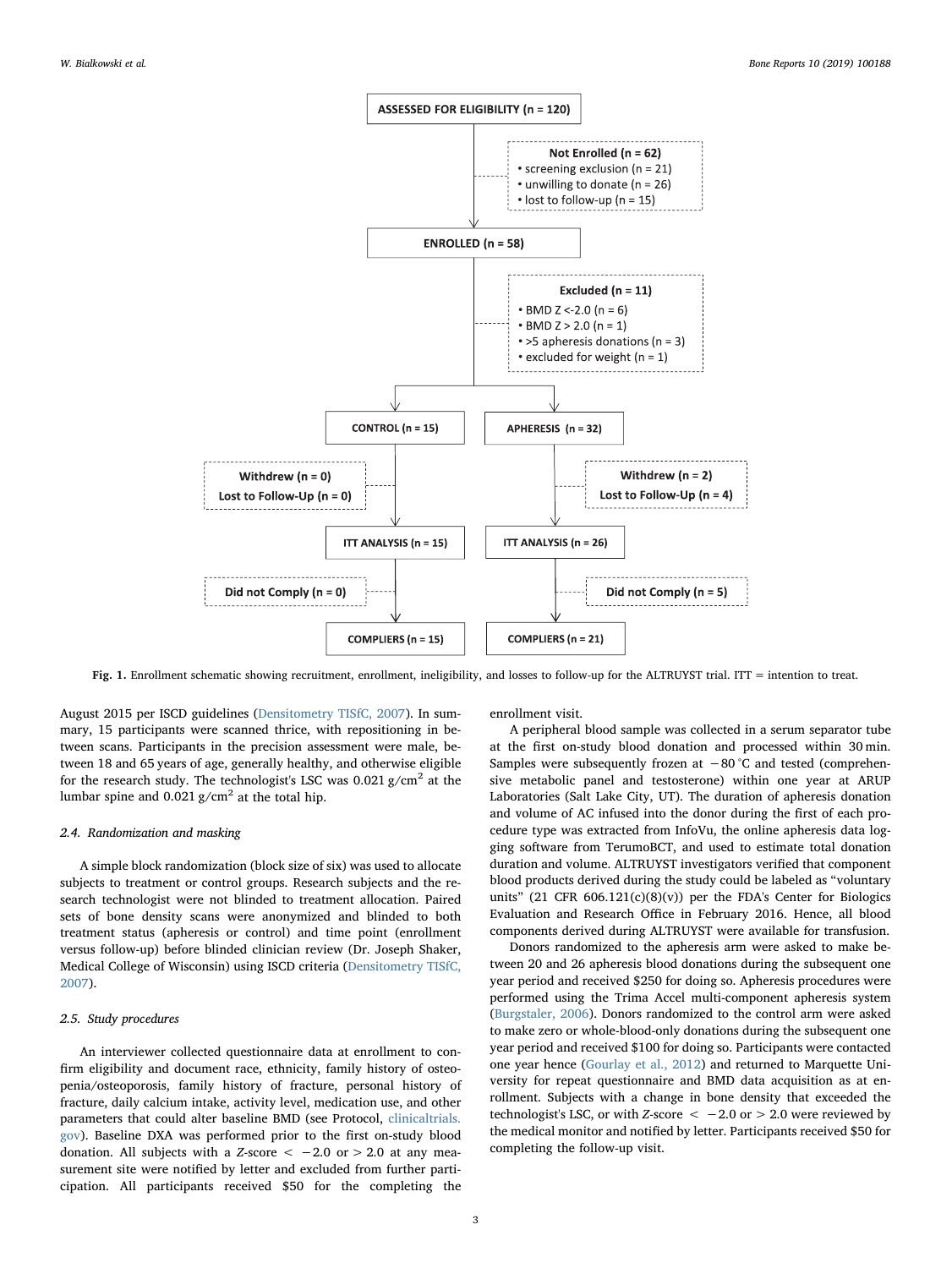#### <span id="page-4-0"></span>Table 1

Descriptive characteristics of ALTRUYST blood donors at enrollment.

|                                        | Apheresis     | No apheresis  | Total            | $\boldsymbol{p}$ |
|----------------------------------------|---------------|---------------|------------------|------------------|
| n                                      | 26            | 15            | 41               |                  |
| Demographics                           |               |               |                  |                  |
| Age (mean, SD)                         | 42.6 (13.1)   | 45.9 (14.3)   | 43.8<br>(13.5)   | 0.46             |
| Caucasian $(n, %)$                     | 25 (96%)      | 15 (100%)     | 44 (98%)         |                  |
| Latino/Hispanic (n, %)                 | 1(4%)         | $0(0\%)$      | 1(2%)            |                  |
| Anthropometrics <sup>a</sup>           |               |               |                  |                  |
| Height (in.)                           | 70.4 (2.4)    | 70.2 (3.2)    | 70.3 (2.7)       | 0.89             |
| Weight (lbs)                           | 203.2 (32.2)  | 191.7 (29.0)  | 199.0<br>(31.2)  | 0.25             |
| Body composition                       | 28.9 (4.7)    | 27.5(5.0)     | 28.4 (4.8)       | 0.38             |
| Laboratory data <sup>a</sup>           |               |               |                  |                  |
| Serum sodium (mmol/L)                  | 143 (2.3)     | 142(2.1)      | 143 (2.3)        | 0.24             |
| Serum potassium (mmol/L)               | 4.5(0.3)      | 4.7(0.3)      | 4.6(0.3)         | 0.38             |
| Serum chloride (mmol/L)                | 101 (1.9)     | 100 (3.0)     | 101 (2.3)        | 0.37             |
| Serum carbon dioxide<br>(mmol/L)       | 22(1.5)       | 21(1.5)       | 22(1.5)          | 0.19             |
| Anion gap (mmol/L)                     | 20(2.2)       | 20(1.8)       | 20(2.0)          | 0.34             |
| Serum urea nitrogen (mg/dL)            | 16 (3.7)      | 15(5.3)       | 15 (4.2)         | 0.80             |
| Serum creatinine (mg/dL)               | 1.00(0.14)    | 0.99(0.15)    | 1.00             | 0.83             |
|                                        |               |               | (0.14)           |                  |
| Serum glucose (mg/dL)                  | 97 (16)       | 101 (25)      | 98 (19)          | 0.66             |
| Alkaline phosphatase (U/L)             | 67 (15)       | 75 (22)       | 70 (18)          | 0.33             |
| Aspartate aminotransferase<br>(U/L)    | 26(8)         | 27(4)         | 26 (7)           | 0.53             |
| Alanine aminotransferase (U/<br>L)     | 25 (12)       | 25(7)         | 25(10)           | 0.97             |
| Serum calcium (mg/dL)                  | 9.7(0.4)      | 9.7(0.5)      | 9.7(0.4)         | 0.93             |
| Serum inorganic phosphorous<br>(mg/dL) | 3.3(0.5)      | 3.5(0.4)      | 3.4(0.5)         | 0.14             |
| Serum total protein (g/dL)             | 7.2(0.4)      | 7.4(0.5)      | 7.3(0.5)         | 0.39             |
| Serum albumin (g/dL)                   | 4.6(0.3)      | 4.7(0.3)      | 4.6(0.3)         | 0.49             |
| Serum total bilirubin (mg/dL)          | 0.6(0.4)      | 0.6(0.3)      | 0.6(0.3)         | 0.95             |
| Adult male testosterone (ng/<br>dL)    | 520 (198)     | 515 (202)     | 518 (196)        | 0.94             |
| Previous blood donations <sup>b</sup>  |               |               |                  |                  |
| Whole blood (n)                        | 6             | 4             | 5                | 0.73             |
| Apheresis (n)                          | 3             | 3             | 3                | 0.49             |
| Bone density <sup>a</sup>              |               |               |                  |                  |
| Lumbar spine $(g/cm^2)$                | 1.214 (0.130) | 1.168 (0.120) | 1.197<br>(0.127) | 0.26             |
| Total hip $(g/cm2)$                    | 1.133 (0.149) | 1.026 (0.140) | 1.094<br>(0.153) | 0.03             |

<span id="page-4-1"></span><sup>a</sup> Mean (SD).

<span id="page-4-2"></span>**b** Median.

#### 2.6. Statistical analysis

The distributions of continuous and ordinal variables at baseline were compared using the t-test statistic and Fisher's exact test, respectively. The primary outcome was defined a priori as a decline in lumbar spine BMD that exceeded the technologist's LSC and secondary outcomes were change in total hip BMD and change in trabecular bone score. The intention to treat analysis included all subjects who completed follow-up. A per protocol analysis was also performed that included only those subjects who complied with the criteria of their randomization. Multivariable logistic regression was performed using the questionnaire, laboratory, baseline BMD data, and, treatment arm as predictors of change in bone density exceeding the LSC. Bilirubin, alkaline phosphatase, and anion gap were log transformed to achieve normal distributions. Automated stepwise backwards elimination was subsequently performed to identify significant predictors of both positive and negative response. All programming was developed and executed in R: a language and environment for statistical computing [\(Team](#page-8-21) [RC, 2015](#page-8-21)). WB had full access to all study data and accepts final responsibility for the decision to submit for publication.

#### 2.7. Role of the funding source

This work was supported by Marquette University and the BloodCenter Research Foundation. Neither entity had a role in study design; the collection, analysis, or interpretation of data; in the writing of the report; or in the decision to submit the paper for publication.

### 3. Results

## 3.1. Enrollment

Among 120 volunteer blood donors assessed for eligibility, 58 en-rolled in the study ([Fig. 1](#page-3-0)). Seven enrollees were subsequently excluded for having a bone density Z-score  $<-2.0$  or  $>2.0$  at enrollment. Three additional subjects were excluded for having previously undergone apheresis more than five times and one subject was excluded for weighing > 300 lbs. Ultimately, 32 subjects were randomized to the apheresis arm and 15 to the control arm.

Mean age at enrollment was 43.8 years ( $SD = 13.5$ ) with one donor (2%) reporting African American race and another (2%) reporting Hispanic ethnicity [\(Table 1\)](#page-4-0). Mean height ( $p = 0.89$ ), weight  $(p = 0.25)$ , and body mass index (BMI)  $(p = 0.38)$  were no different between study arms. Baseline laboratory parameters were similar between groups ( $p = 0.14{\text{-}}0.97$ ), as were the number of previous whole blood (median = 5,  $p = 0.73$ ) and apheresis (median = 3,  $p = 0.49$ ) donations. Though lumbar spine bone density was no different between study arms ( $p = 0.26$ ), bone density at the total hip was, on average,  $0.107$  g/cm<sup>2</sup> higher among those donors randomized to the apheresis arm  $(p = 0.03)$  ([Table 1](#page-4-0)).

## 3.2. Follow-up

ALTRUYST donors made a total of 534 combined blood donations during the one year study period ([Fig. 2](#page-5-0)). Approximately 20% of subjects from the apheresis arm were not available at follow-up: two subjects voluntarily withdrew from the study (6%) and four subjects were lost to follow-up (11%). All 15 (100%) donors randomized to the control arm complied with the protocol (three made zero whole blood donations, [Fig. 2](#page-5-0)), whereas five (19%) apheresis donors did not achieve a minimum of 20 apheresis donations [\(Fig. 1,](#page-3-0) "Did not Comply"). The most common apheresis donation type was a double platelet donation with mean interval between donations of 17.8 days [\(Table 2](#page-5-1)). Donors in the apheresis arm experienced a median of 20 apheresis blood donations during the one year study period with the amount of citrate exposure by donation type ranging from 164 mL to 657 mL ([Table 2\)](#page-5-1). The duration of each donation ranged from just under 30 min to more than two hours in length.

# 3.3. High frequency apheresis for one year did not alter bone mineral density

Lumbar spine bone mineral density did not change among donors in the control arm after one year of participation  $(1.168 \text{ g/cm}^2$  at enrollment, mean change =  $-0.002 \text{ g/cm}^2$ , 95%CI [ $-0.020$ , 0.016],  $p = 0.16$ ), nor did it change among donors in the apheresis arm  $(1.214 \text{ g/cm}^2$  at enrollment, mean change =  $0.007 \text{ g/cm}^2$ , 95%Cl  $[-0.005, 0.018]$ ,  $p = 0.24$ ) ([Fig. 3](#page-6-0)). Tests for differences in proportions of donors with change in BMD exceeding the least significant change (LSC) at the lumbar spine between the apheresis and control arms in either a positive [apheresis 8 (31%), control 4 (27%),  $p = 0.78$ ] or negative direction [apheresis 4 (15%), control 5 (33%)] were statistically non-significant ( $p = 0.18$ ) ([Fig. 4](#page-6-1)). Performing the per protocol analysis (i.e. apheresis donors making  $\geq 20$  apheresis donations) did not meaningfully alter these results.

Change in mean BMD at the total hip was not statistically significant for control donors  $(1.026 \text{ g/cm}^2$  at enrollment, mean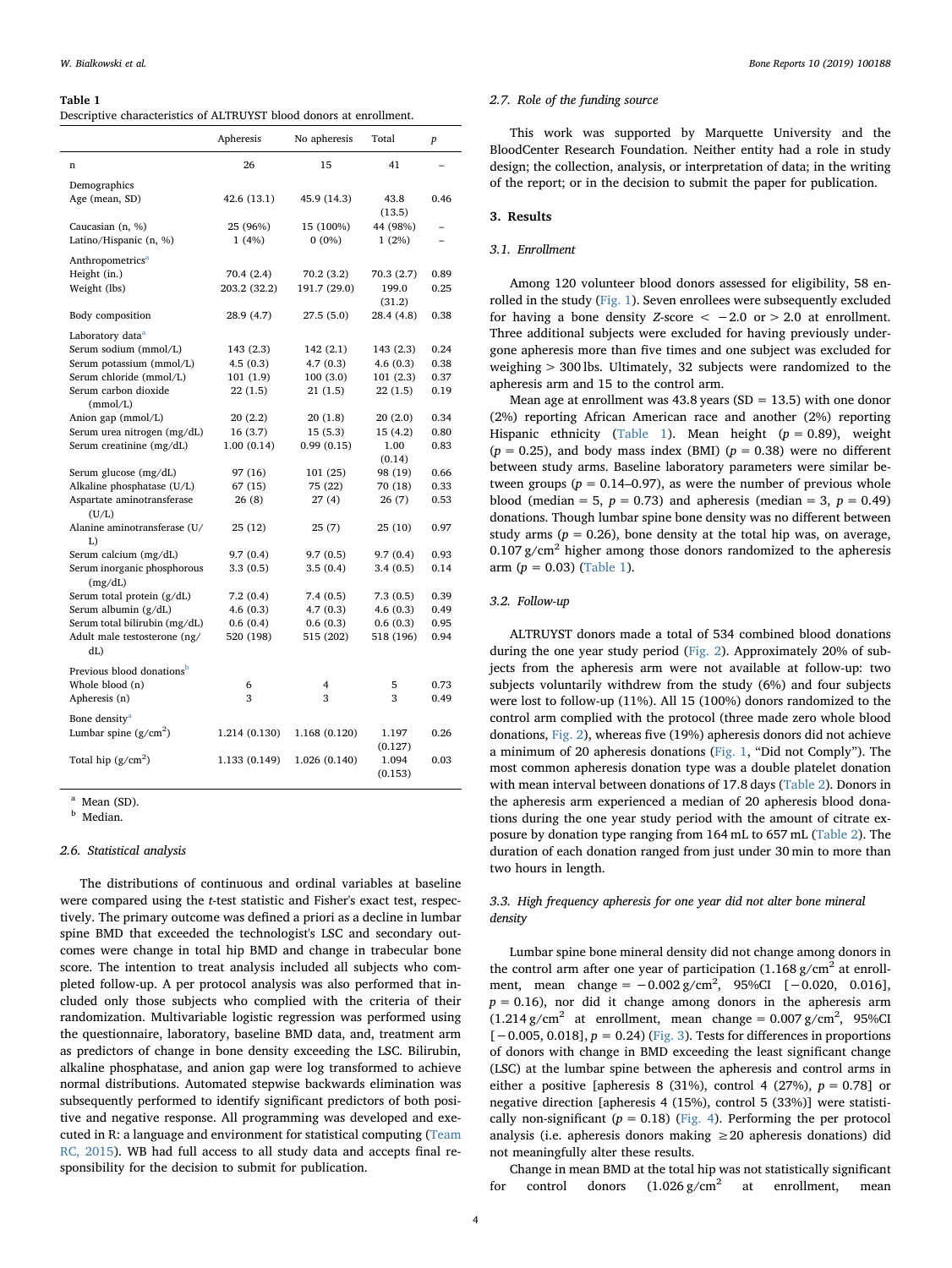<span id="page-5-0"></span>

Number of Days Elapsed from Study Enrollment

Fig. 2. Cleveland dot plot of donations (solid dots,  $n = 543$ ) and deferrals (open dots,  $n = 38$ ) from donors during the ALTRUYST study. The top panel shows donors randomized to apheresis and the bottom panel shows donors randomized to no apheresis (i.e. whole blood only). Each donor is represented as a row with the number of successful donations made during the study shown to the left.

<span id="page-5-1"></span>Table 2

Apheresis collection and anticoagulant exposure characteristics for donors randomized to the treatment arm (high frequency apheresis) during the ALTRUYST trial.

|                        |                                                | Single      | Double      | Triple      |
|------------------------|------------------------------------------------|-------------|-------------|-------------|
| Collection information | Number of platelet apheresis donations         | 110         | 320         | 62          |
|                        | Concurrent PLASMA COLLECTION n (%)             | $0(0\%)$    | 4(1%)       | $0(0\%)$    |
|                        | Mean (SD) collection time (min)                | 57.6 (21.8) | 89.4 (23.3) | 97.1 (24.9) |
|                        | Mean (SD) inter-donation interval (days)       |             | 17.8 (14.7) |             |
| Anticoagulant exposure | Type of Anticoagulant                          |             | $ACD-Aa$    |             |
|                        | Mean (SD) volume (mL) AC infused per procedure | 299 (104)   | 469 (111)   | 498 (117)   |

<span id="page-5-2"></span><sup>a</sup> ACD-A = anticoagulant citrate dextrose solution, solution A (2.13% free citrate ion).

change =  $0.002 \text{ g/cm}^2$ , CI [ - 0.006, 0.009],  $p = 0.63$ ) or apheresis donors  $(1.133 \text{ g/cm}^2$  at enrollment,  $1.129 \text{ g/cm}^2$  at follow-up, mean change =  $-0.004$  g/cm<sup>2</sup>, CI [ $-0.10$ , 0.002], p = 0.16) [\(Fig. 3](#page-6-0)). Proportional increases [apheresis 0 (0%), control 1 (7%),  $p = 0.18$ ] and decreases [apheresis 3 (12%), control 1 (14%)] were also not significantly different ( $p = 0.61$ ) at the total hip ([Fig. 4](#page-6-1)). Performing the per protocol analysis did not meaningfully alter these results. Multivariable logistic regression with change exceeding the LSC in both positive (gain in BMD) and negative (loss of BMD) directions using automated stepwise backwards elimination did not identify baseline

covariates that were significantly associated with either outcome ([Table 3](#page-7-0)).

Mean trabecular bone score was  $1.388$  (SD = 0.098) in the control group at enrollment and did not significantly change over the one year study period  $(1.406 \t(SD = 0.112)$  at follow-up, mean change =  $-0.003$ , 95%CI [ $-0.024-0.019$ ],  $p = 0.79$ ). Donors in the apheresis arm had a mean trabecular bone score at enrollment of 1.474  $(SD = 0.105)$  and it did not change over the one year study period  $(1.475 \text{ (SD} = 0.133)$  at follow-up, mean change = 0.001, 95%CI  $[-0.022, 0.024], p = 0.92$ .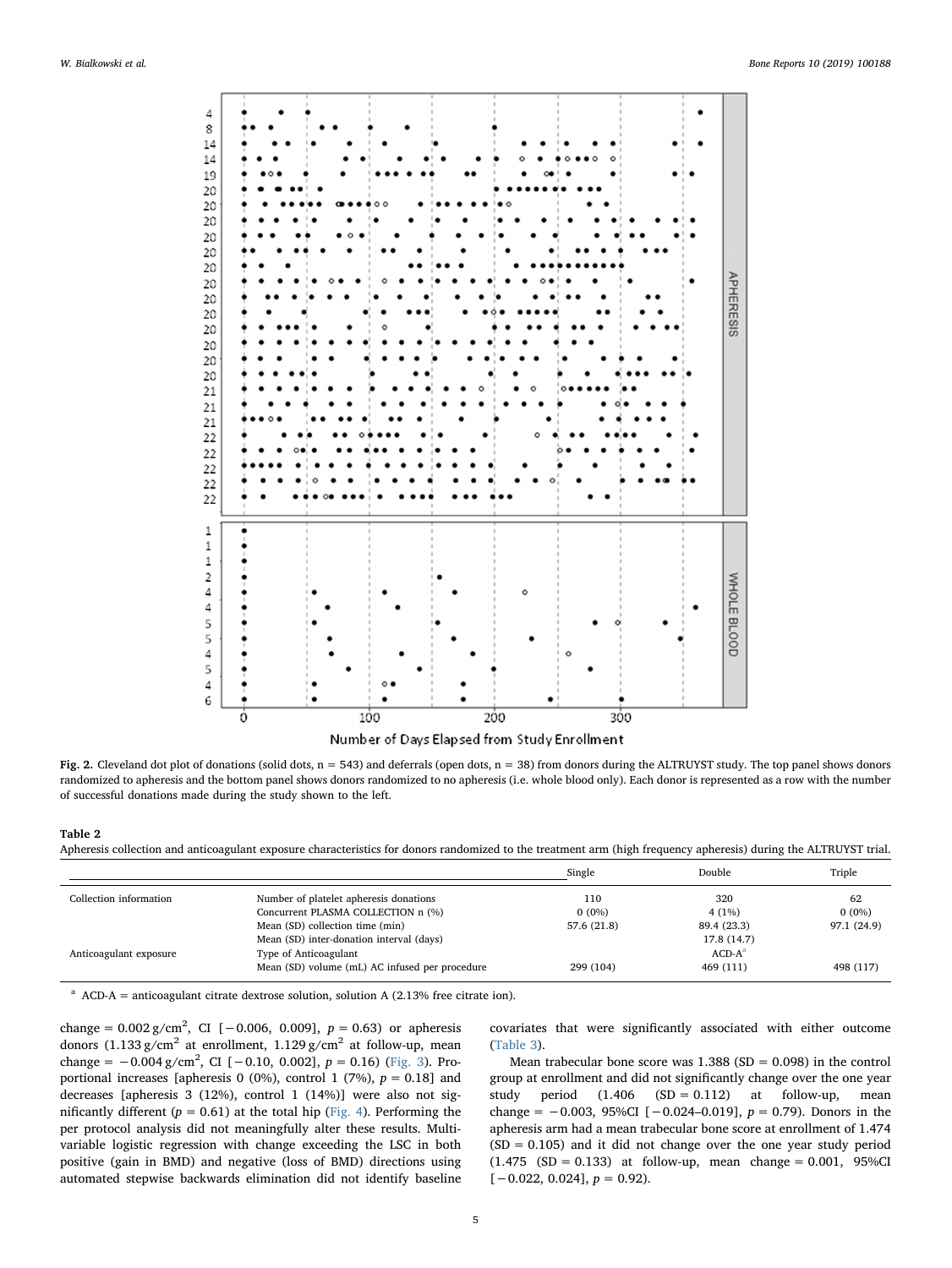<span id="page-6-0"></span>

<span id="page-6-1"></span>Fig. 3. Boxplots showing change in bone mineral density at the lumbar spine (left) and total hip (right) for control and apheresis donors in the ALTRUYST trial. Diamonds indicate mean values; median change is represented as the central horizontal bar within the interquartile range box.



Fig. 4. Histograms showing mean change in lumbar spine BMD (top) and total hip BMD (bottom) in the per protocol analysis with control subjects (light blue) and apheresis donors (dark blue). p values represent test for proportions, both decrease and increase exceeding the least significant change, control versus treatment at the lumbar spine (LS) and total hip (TH). (For interpretation of the references to color in this figure legend, the reader is referred to the web version of this article.)

#### 4. Discussion

ALTRUYST was a prospective, longitudinal, randomized controlled trial evaluating the role of high frequency platelet apheresis blood donation on change in BMD and found no significant alterations to BMD

at the lumbar spine, total hip, or significant change in trabecular bone score. Using individual blood donors as their own controls and performing longitudinal assessment of BMD represent differences from previous research studies that also tested the hypothesis that apheresis blood donation impacts bone density. Donors in the ALTRUYST trial almost exclusively donated platelets by apheresis (< 1% of donations involved concurrent plasma collections) and received an average of between 300 mL (single platelet apheresis) and 500 mL (triple collections) of AC per procedure with an average of 17 days between exposures. Though we are not able to directly compute dose in milliequivalents due to differences in apheresis machine settings, exposure in this study represents the upper limit of citrate AC exposure to volunteer platelet apheresis donor in the United States. We conclude that frequent platelet apheresis, and the associated exposure to citrate AC, does not induce changes in BMD exceeding 3% in a one year period. Furthermore, BMD of a control group randomly assigned to no apheresis remained unchanged during the study period, consistent with large studies of the male US population 18–65 years of age [\(Looker et al.,](#page-8-22) [2010\)](#page-8-22).

Previous studies demonstrated a higher prevalence of low BMD among apheresis donors when compared to non-blood donors ([Amrein](#page-8-11) [et al., 2010](#page-8-11)) or whole blood donor controls ([Dettke et al., 2003\)](#page-8-23), independent of donor gender or age. One study reported no difference among apheresis and whole blood donors [\(Boot et al., 2015](#page-8-15)). These conflicting results likely stem from the cross-sectional designs employed in these previous investigations. Analysis of  $> 140,000$  Swedish blood donors over a 23 year period demonstrated no association between the risk of fracture and, mostly (94–98%), plasma apheresis [\(Grau et al.,](#page-8-16) [2017\)](#page-8-16). Plasma apheresis collections expose donors to a fraction of the AC that platelet apheresis donors receive ([Evers and Taborski, 2016\)](#page-8-17) and high frequency platelet apheresis donors were not present in the SCANDAT2 analysis and thus, the potential implications of high frequency platelet apheresis on bone density and fracture risk were not assessed.

Most ALTRUYST donors in the apheresis arm (21/26, 81%) achieved 20 or more apheresis donations during the one year study period and though no fractures occurred during ALTRUYST, trabecular bone score (TBS) was measured. TBS is an analytic tool that quantifies the extent of between-pixel differences in x-ray attenuation from DXA images approximating microarchitectural features of bone that are associated with increasing bone fragility and susceptibility to fracture ([Jehle et al., 2013](#page-8-24); [Krueger et al., 2014](#page-8-25)). TBS did not change among ALTRUYST donors in the apheresis arm, or among donors in the control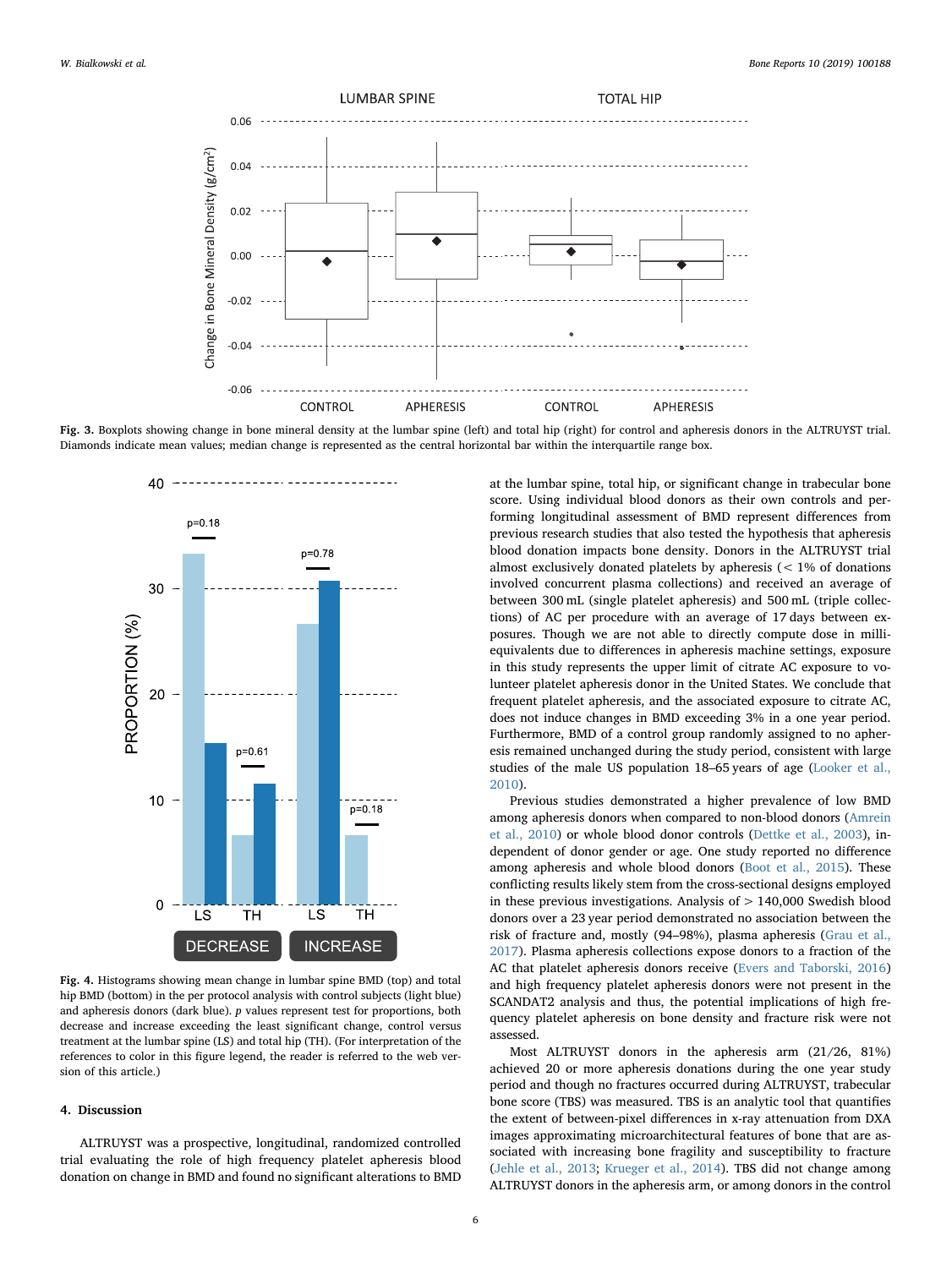#### <span id="page-7-0"></span>Table 3

Results of exploratory multivariable logistic regression analysis with change in bone mineral density as the outcome [coefficient (p value)].

|                               | Negative change |               | Positive change |               |
|-------------------------------|-----------------|---------------|-----------------|---------------|
|                               | Lumbar spine    | Total hip     | Lumbar spine    | Total hip     |
| Apheresis versus no apheresis | 0.31(0.08)      | 0.56(0.74)    | 0.00(0.99)      | 0.56(0.74)    |
| Age                           | $-0.02(0.07)$   | 0.00(0.94)    | 0.01(0.45)      | 0.00(0.94)    |
| Risk factors $= 1$            | $-0.28(0.11)$   | 0.11(0.92)    | 0.15(0.54)      | 0.11(0.92)    |
| Risk factors $= 2$            | $-0.45(0.07)$   | 0.72(0.76)    | 0.11(0.67)      | 0.72(0.76)    |
| Risk factors $=$ 3            | $-0.40(0.14)$   | 0.98(0.71)    | $-0.46(0.41)$   | 0.98(0.71)    |
| Risk factors $= 4$            | $-3.62(0.02)$   | 0.74(0.88)    | 2.51(0.12)      | 0.74(0.88)    |
| Family risk factors $= 1$     | 0.15(0.29)      | $-0.15(0.94)$ | $-0.11(0.75)$   | $-0.15(0.94)$ |
| Family risk factors $= 2$     | $-0.13(0.27)$   | $-0.19(0.91)$ | 0.31(0.41)      | $-0.19(0.91)$ |
| Family risk factors $=$ 3     | $-1.80(0.04)$   | $-0.46(0.91)$ | 0.76(0.35)      | $-0.46(0.91)$ |
| Health conditions $= 1$       | 0.71(0.05)      | 0.59(0.75)    | $-0.27(0.44)$   | 0.59(0.75)    |
| Health conditions $= 2$       | 2.60(0.05)      | 0.75(0.91)    | $-1.06(0.41)$   | 0.75(0.91)    |
| Medication use $= 1$          | $-1.13(0.04)$   | $-0.24(0.90)$ | $-0.96(0.17)$   | $-0.24(0.90)$ |
| $Dict = 3$                    | 0.21(0.16)      | 0.65(0.73)    | $-0.05(0.22)$   | 0.65(0.73)    |
| $Diet = 4$                    | 0.30(0.14)      | 0.61(0.79)    | $-0.36(0.39)$   | 0.61(0.79)    |
| $Dict = 5$                    | 0.91(0.04)      | $-0.19(0.90)$ | $-1.56(0.09)$   | $-0.19(0.90)$ |
| $Diet = 6$                    | 1.52(0.02)      | 0.55(0.77)    | $-1.70(0.10)$   | 0.55(0.77)    |
| $Dict = 7$                    | 4.18(0.02)      | 1.33(0.75)    | $-1.33(0.26)$   | 1.33(0.75)    |
| Body mass index               | 0.05(0.05)      | 0.00(0.98)    | 0.06(0.17)      | 0.00(0.98)    |
| <b>Baseline BMD</b>           | 5.13(0.02)      | $-1.59(0.83)$ | $-4.86(0.10)$   | $-1.59(0.83)$ |
| Serum sodium                  | 0.09(0.14)      | $-0.27(0.73)$ | $-0.24(0.18)$   | $-0.27(0.73)$ |
| Serum potassium               | 0.47(0.10)      | $-0.73(0.75)$ | $-1.94(0.09)$   | $-0.73(0.75)$ |
| Serum chloride                | $-0.18(0.08)$   | 0.14(0.86)    | 0.11(0.42)      | 0.14(0.86)    |
| Serum carbon dioxide          | $-0.28(0.03)$   | 0.17(0.74)    | 0.21(0.16)      | 0.17(0.74)    |
| Serum urea nitrogen           | 0.09(0.03)      | 0.04(0.77)    | $-0.10(0.11)$   | 0.04(0.77)    |
| Serum creatinine              | $-2.80(0.04)$   | 2.05(0.83)    | 3.97(0.11)      | 2.05(0.83)    |
| Serum glucose                 | $-0.02(0.04)$   | $-0.01(0.82)$ | $-0.02(0.17)$   | $-0.01(0.82)$ |
| Alkaline phosphatase          | $-0.01(0.10)$   | 0.01(0.87)    | 0.00(0.86)      | 0.01(0.87)    |
| Aspartate aminotransferase    | 0.00(0.52)      | 0.04(0.77)    | 0.00(0.69)      | 0.04(0.77)    |
| Alanine aminotransferase      | $-0.08(0.03)$   | 0.01(0.94)    | 0.07(0.11)      | 0.01(0.94)    |
| Serum calcium                 | $-0.93(0.05)$   | 0.13(0.97)    | 1.28(0.14)      | 0.13(0.97)    |
| Serum inorganic phosphorous   | $-0.36(0.06)$   | 0.12(0.93)    | $-0.23(0.33)$   | 0.12(0.93)    |
| Serum total protein           | 1.21(0.06)      | 0.12(0.96)    | $-1.23(0.20)$   | 0.12(0.96)    |
| Serum albumin                 | $-0.83(0.11)$   | $-0.19(0.96)$ | 2.25(0.15)      | $-0.19(0.96)$ |
| Serum total bilirubin         | $-0.30(0.11)$   | 0.19(0.94)    | $-1.74(0.07)$   | 0.19(0.94)    |
| Adult male testosterone       | 0.00(0.05)      | 0.00(0.64)    | 0.00(0.30)      | 0.00(0.64)    |

arm. This finding is consistent with previous research showing that the magnitude of change in TBS is less than that of BMD area in the spine ([Krieg et al., 2013;](#page-8-26) [Popp et al., 2013;](#page-8-27) [Senn et al., 2014\)](#page-8-28). The finding that the upper limit of citrate AC exposure, both in terms of dose and frequency, failed to produce significant alterations to TBS among donors indicates that current apheresis collection guidelines do not likely alter fracture risk.

Several potential forms of bias and confounding were addressed in the design of ALTRUYST. Though mean BMD was higher in the ALT-RUYST cohort relative to a gender- and age-matched sample of the US population, this is expected due to a well-known "healthy donor effect" where volunteer blood donors consistently present with health indices superior to population norms ([Atsma and de Vegt, 2011\)](#page-8-29). Furthermore, variability in the measure of central tendency among ALTRUYST donors indicates that individuals within the cohort were not contributing any outlier effects that could bias our assessment of the study's outcomes. This is, in part, due to the fact that ALTRUYST deliberately excluded individuals with BMD that fell outside of a 95% population-based estimate of mean BMD (i.e.  $\pm$  2 standard deviations of Z-score). Predisposition to diseases of bone and mineral metabolism were solicited from participants at enrollment, coded as an ordinal variable and assessed using multivariable logistic regression without achieving statistical significance for changes either in the positive or negative direction. The randomized design of this study ensured that the likelihood of being assigned to either group was equivalent. Nevertheless, confounding could occur if subjects experienced changes to other important determinants of BMD including physical activity, diet, and medication use. In addition to excluding subjects with known diseases of bone and mineral metabolism, subjects were deliberately excluded if they were taking medications known to impact BMD. Upon follow-up assessment, no changes in medication use were noted meaning that any confounding from medication use was absent. Physical activity did not differ between the two randomized groups, and, changes in physical activity sufficient to invoke changes in BMD over the one year interval did not occur. The self-report questionnaire was administered by the investigative team to avoid any non-response bias. These design features and observations indicate that the findings of ALTRUYST are extremely unlikely to have known bias or confounding that could have impacted the results of the study and though the potential for residual, unmeasured confounding can never be completely eliminated, the complete lack of any significant change in any outcome measured suggests that any such effect was minimal if present.

ALTRUYST deliberately studied male blood donors because they constitute the vast majority (approximately 80%) of the apheresis blood donor population at BloodCenter of Wisconsin, with 85% of higher frequency donors (defined as  $\geq$  15 apheresis donations within a one year period) also being male. Furthermore, the study recruited donors with no more than five lifetime apheresis donations so as to avoid any potential biological adaptation that may occur with repeated exposure to citrate AC. Though we report no change in bone mineral density among men, aged 18–65 years, experiencing high frequency apheresis over a one year period, we are unable to extrapolate these findings to women of any age. There remains the possibility that high frequency apheresis affects women differently than men, particularly during the peri-menopausal period when changes in serum estrogen have been correlated with large declines in BMD, with supplemental estrogen improving bone-related health outcomes [\(Kiel et al., 1987](#page-8-30); [Weiss et al.,](#page-8-31) [1980\)](#page-8-31). The scarcity of higher frequency female apheresis donors at the